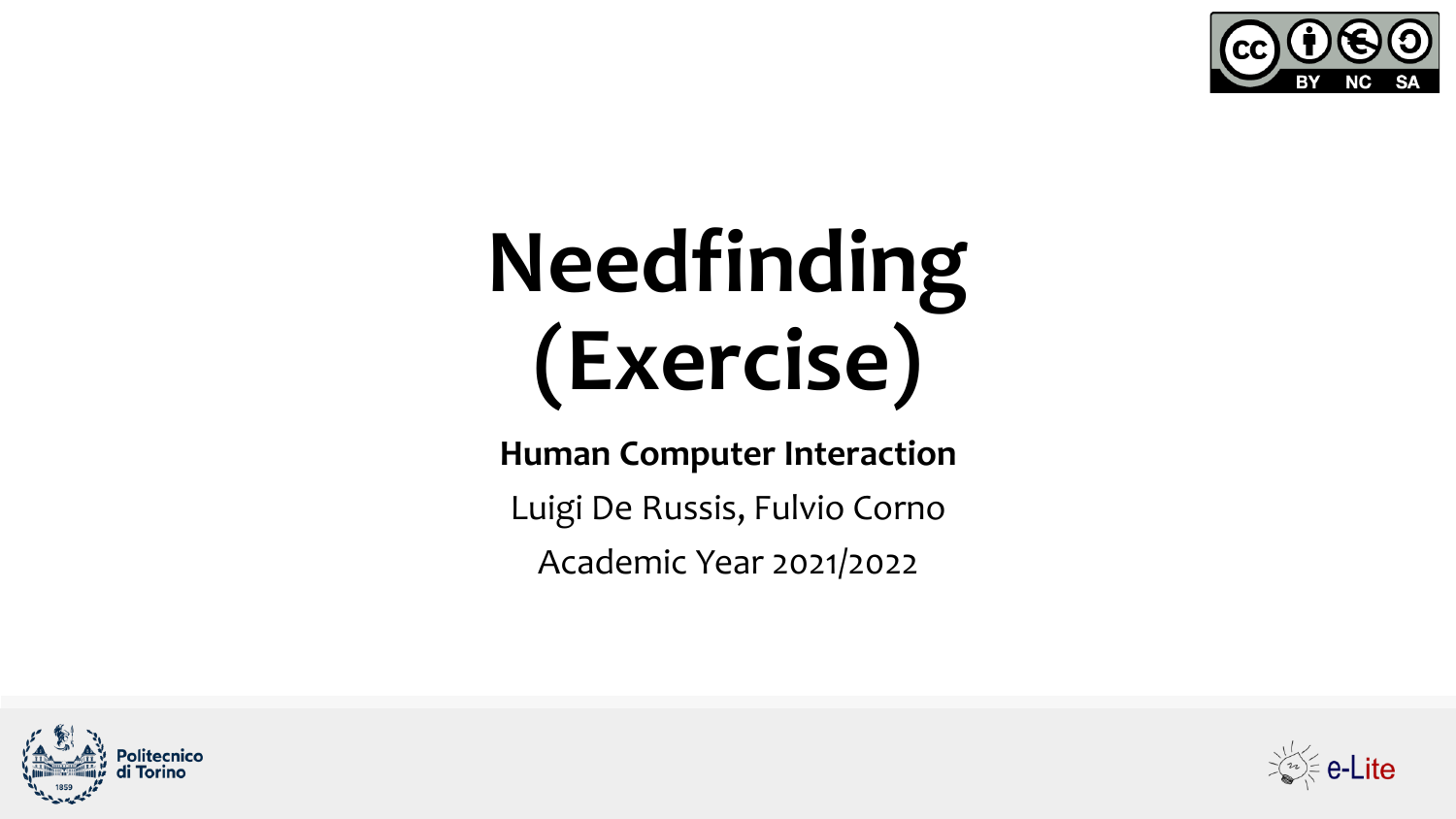### **Goal**

- Develop the plan for a Needfinding process in an example project
- Overview of Needfinding tools
- Plan the Observation process
- Plan the Interview process
	- o Develop the Interview tool

■ Interactive exercise – please contribute, suggest and comment!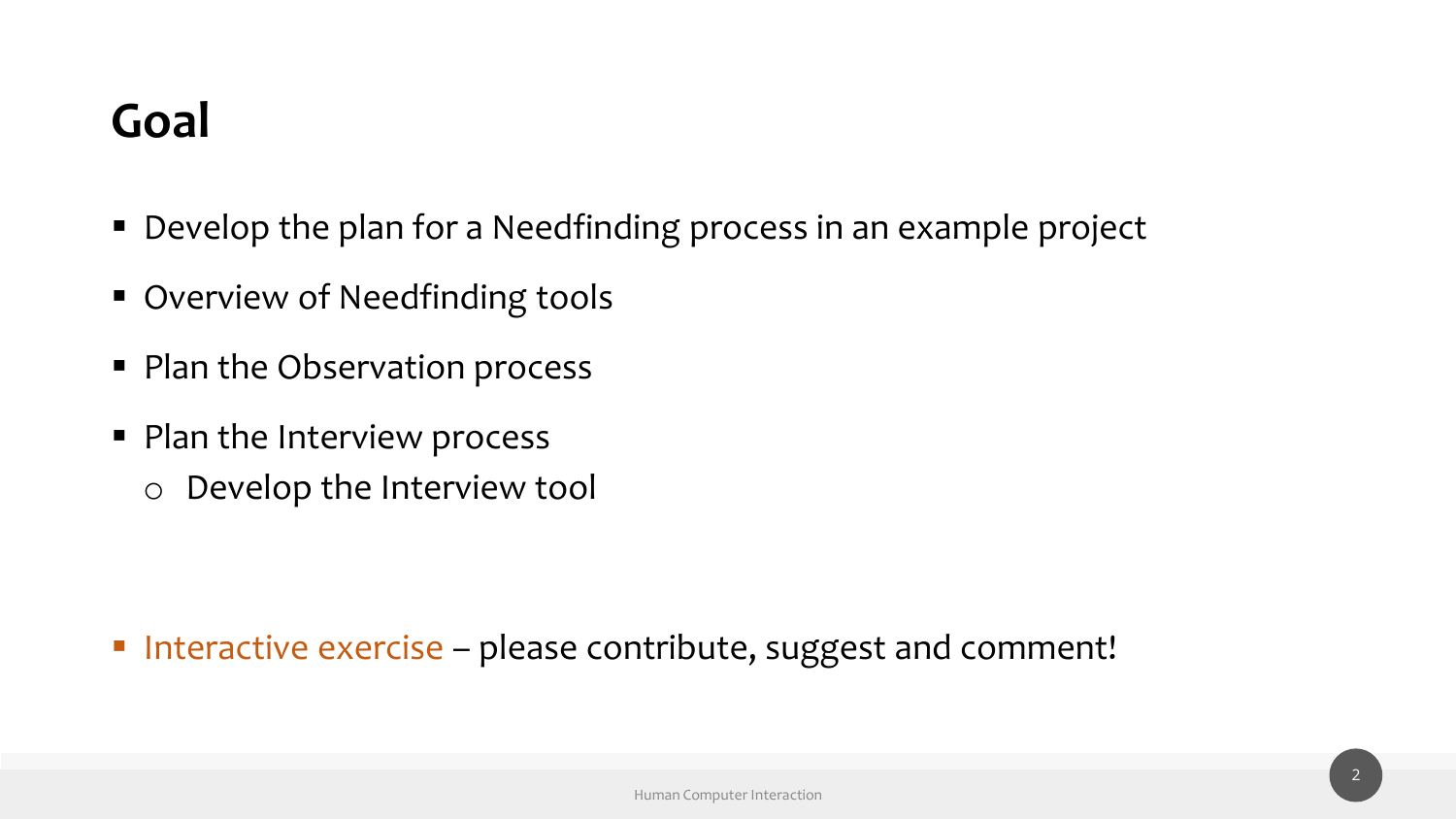### **An example project**

■ We would like to SUPPORT/HELP/ENHANCE/... <target population> TO/WHILE/IN/... <general activity/topic>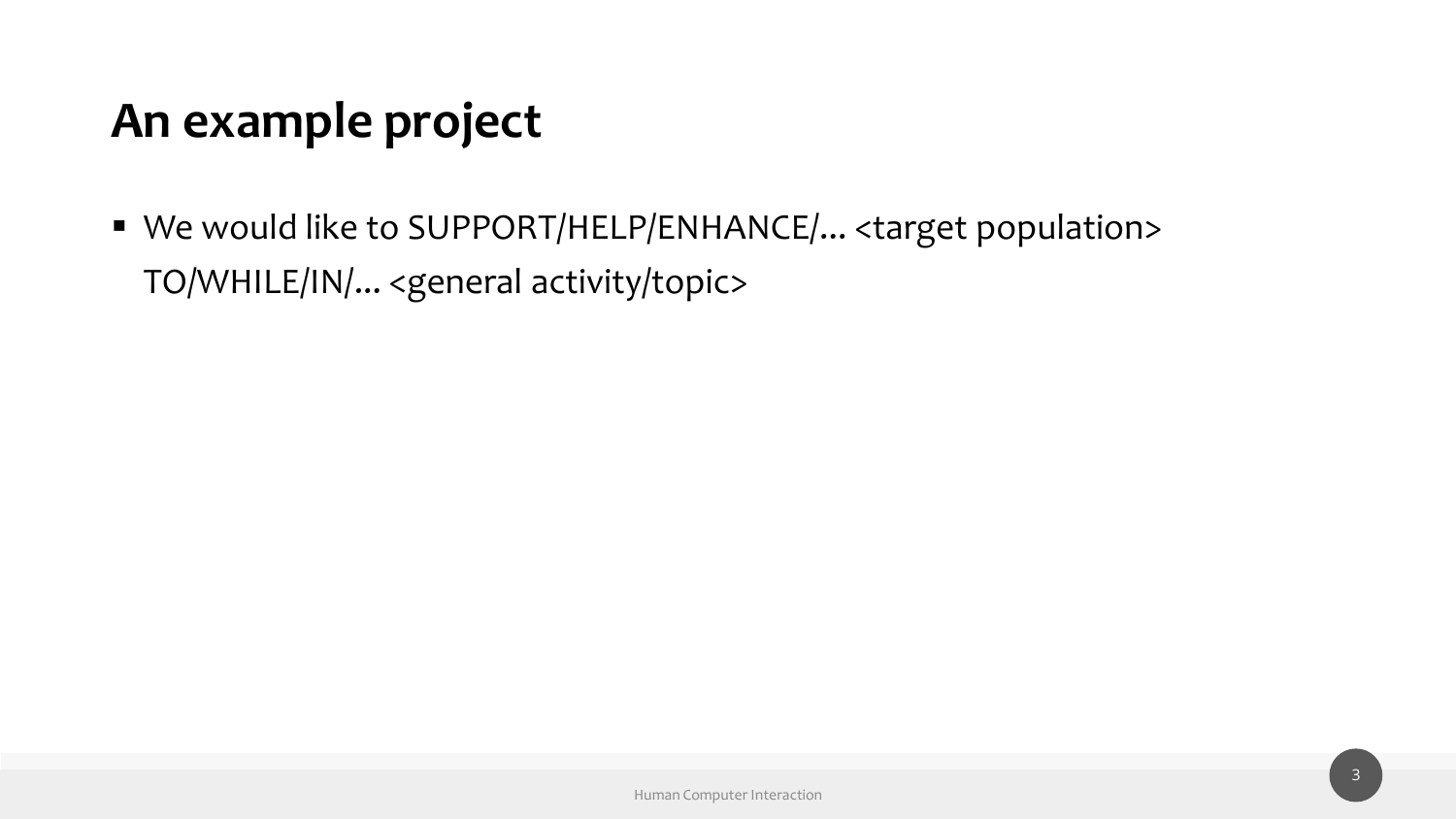### **An example project**

■ We would like to SUPPORT/HELP/ENHANCE/... <target population> TO/WHILE/IN/... <general activity/topic>

■ We would like to help University Students, within Student Teams, to better manage the enrolling, training and inclusion of newly selected students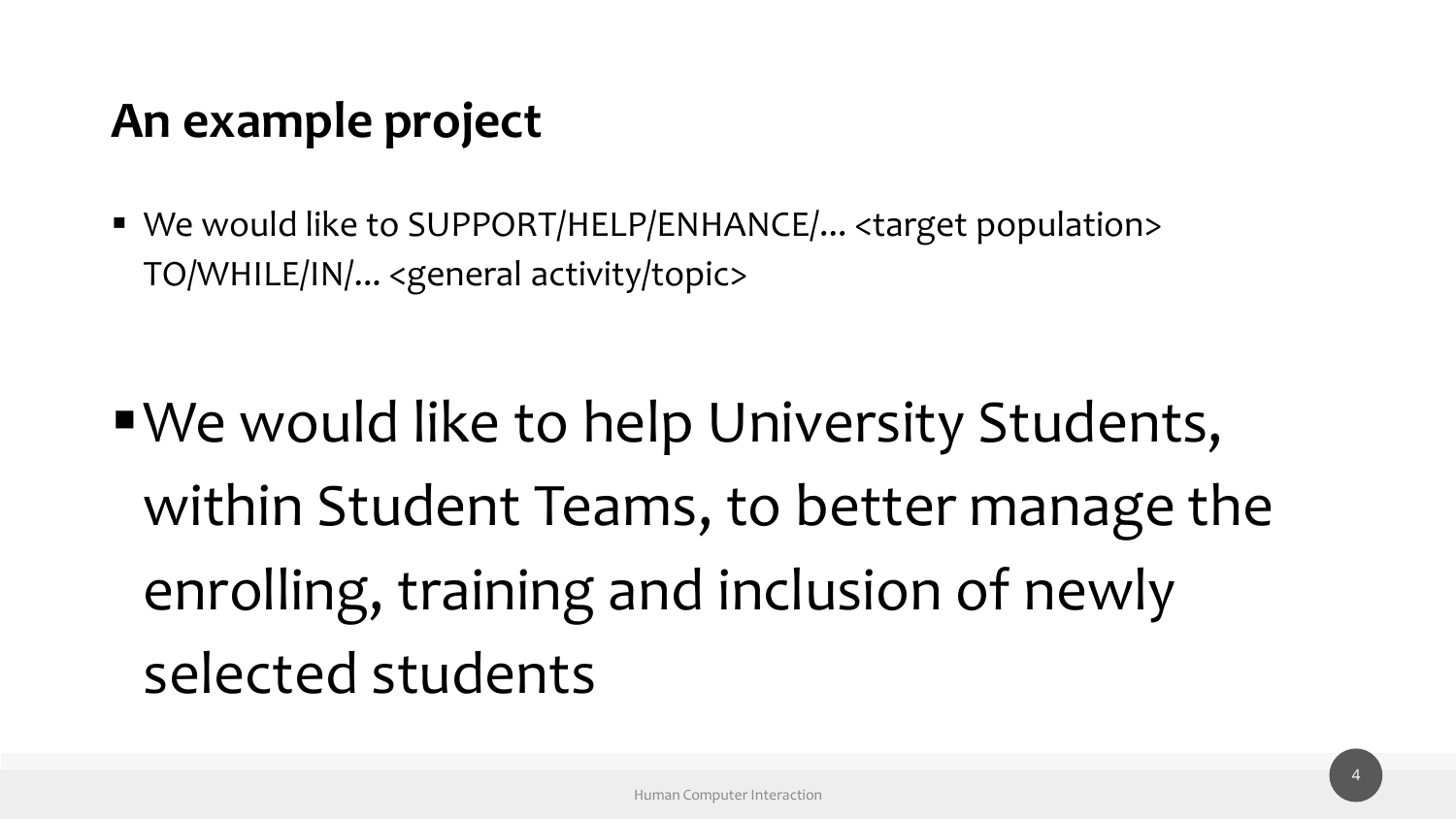## **Target group(s)**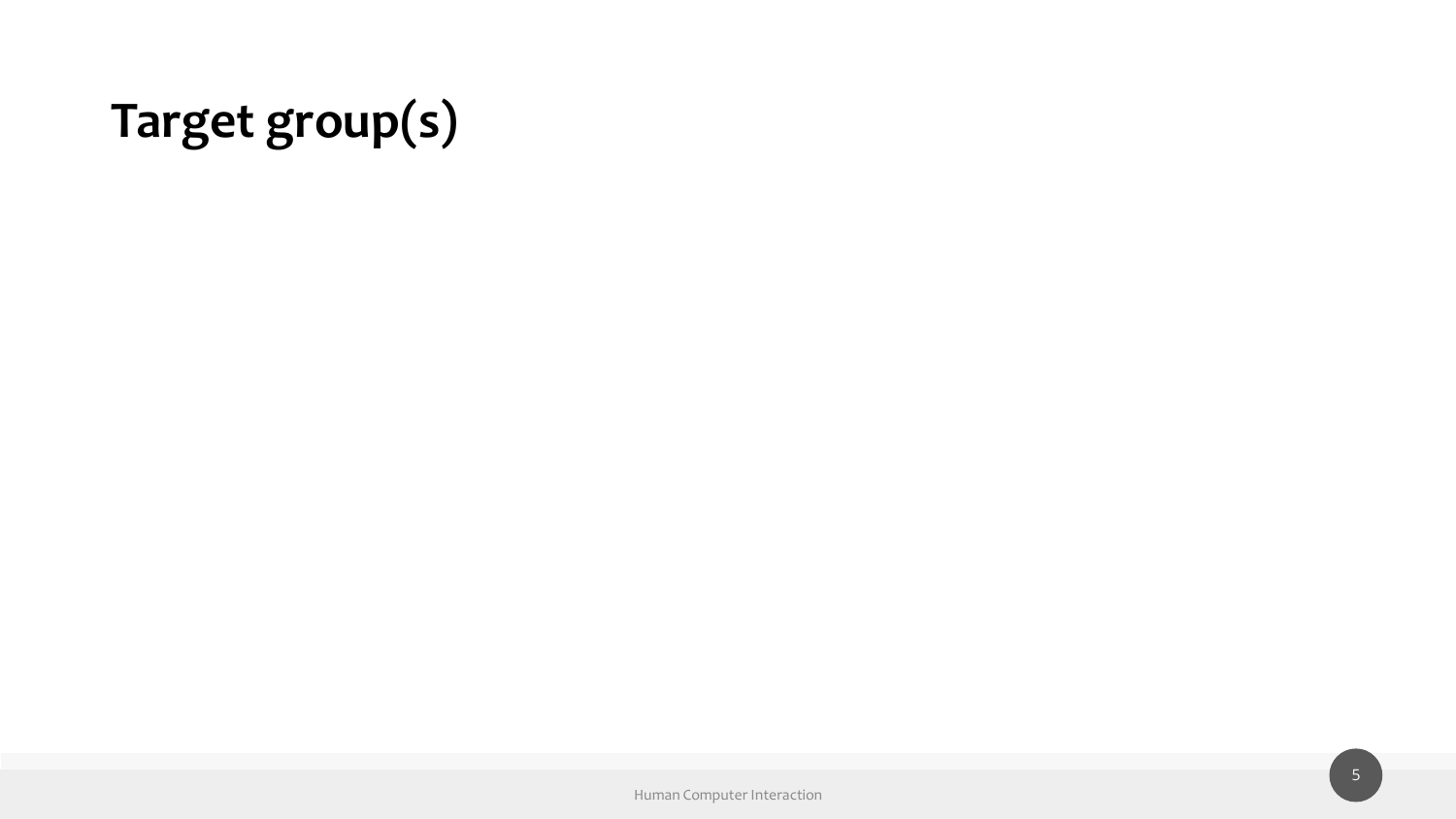### **Activity**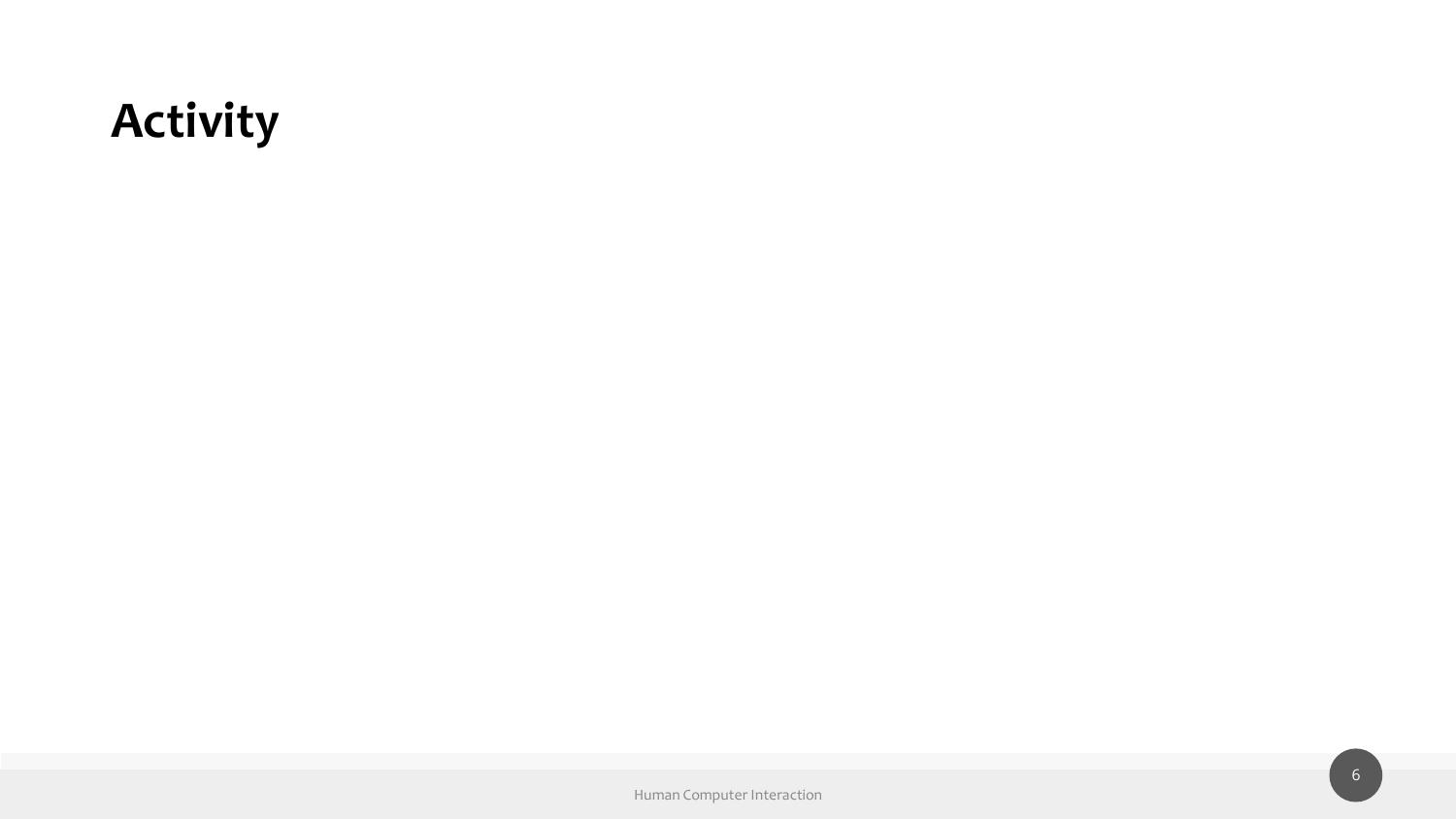### **Needfinding Recap**

### Design Methods - Needfinding

### **What to do in Need Finding**



The most important thing about need finding in design thinking is that we look without knowing what we are looking for. We trust that our ability to define the problem will emerge during the need finding process.

### **PRINCIPLES**

• Human Centered Design (Look to users for design inspiration.)

### **PURPOSE**

- . Uncover Latent Needs: Gaps in Use, Usability & Meaning (Look for surprises, differences between what people say they do and what actually do.)
- Gain Empathy for Users (Discover the emotions that guide behaviors.) • Look for Extreme Users (Users who are pushing the system may reveal needs
- before the mainstream.)

### **PROCESS**

- Bring back Stories (specific) and Artifacts (photos, drawings quotes) that communicate your Insights.
- After the observation phase, you will gather with your team to share findings and insights. Bias toward capturing your observations in ways that are visual, sharable & evocative.
- PHOTOS Use photos to isolate points of interest & generate later discussion. Take as
- many as possible: 20 / hr is a good pace. · SKETCHES
- Sketches are a great way to interpret a scene, to create a broad representation or to call out specific details.



 $\mathbf{1}$ 

**Inttps://hci.stanford.edu/courses/dsultings://** mmer/handouts/NeedFinding.pdf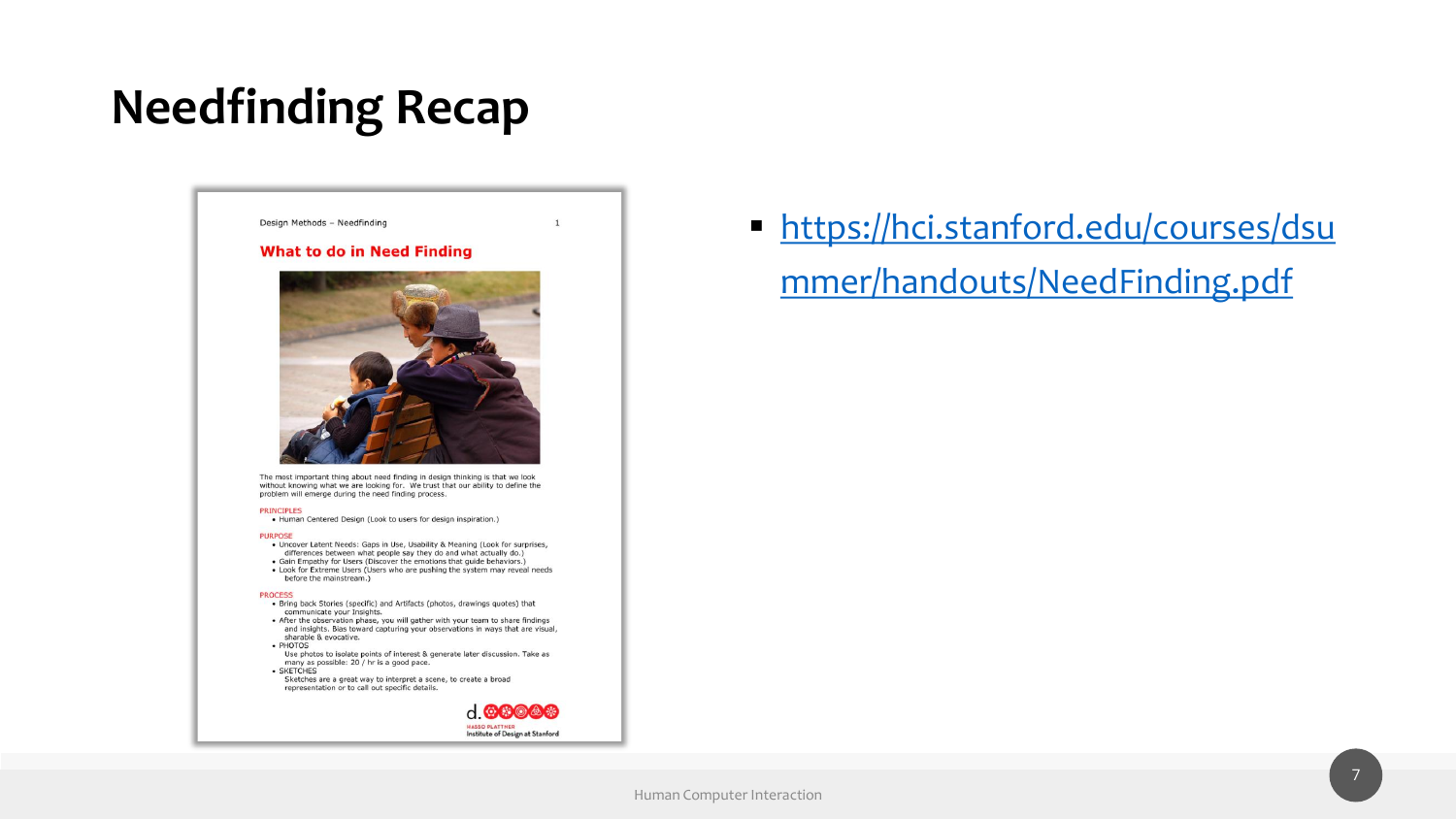### **Planning an Observation**

- What:
- Who:
- Where:
- When:
- How: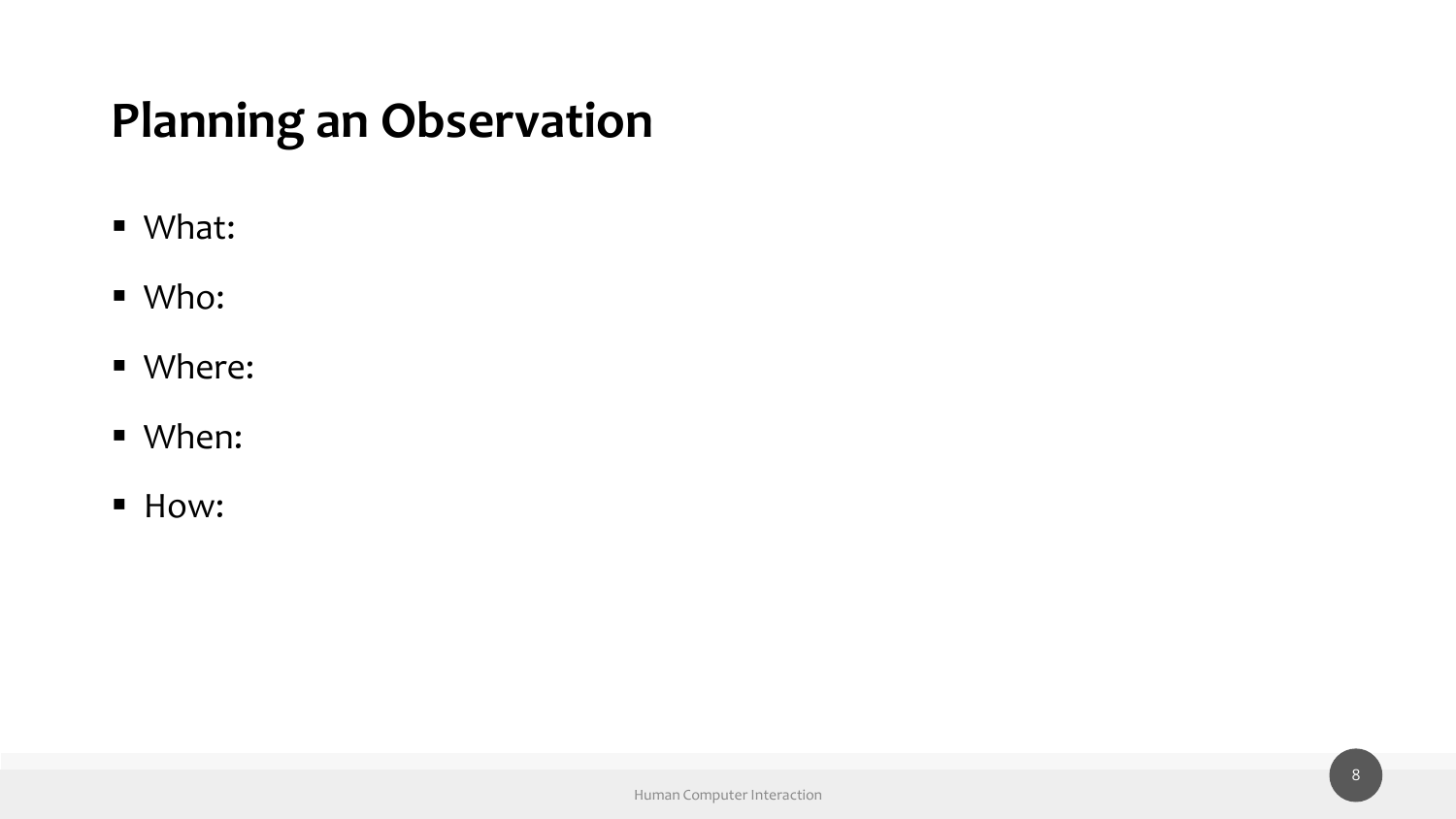### **Planning an Interview**

- To whom?
- **E** Direct 1:1 Interview vs. Focus Group vs. Survey
- General Structure
- Questions
	- o How many?
	- o Which ones?
- Interacting o Follow-ups?
- Recording
	- o Paper / Audio / Video / Pictures ?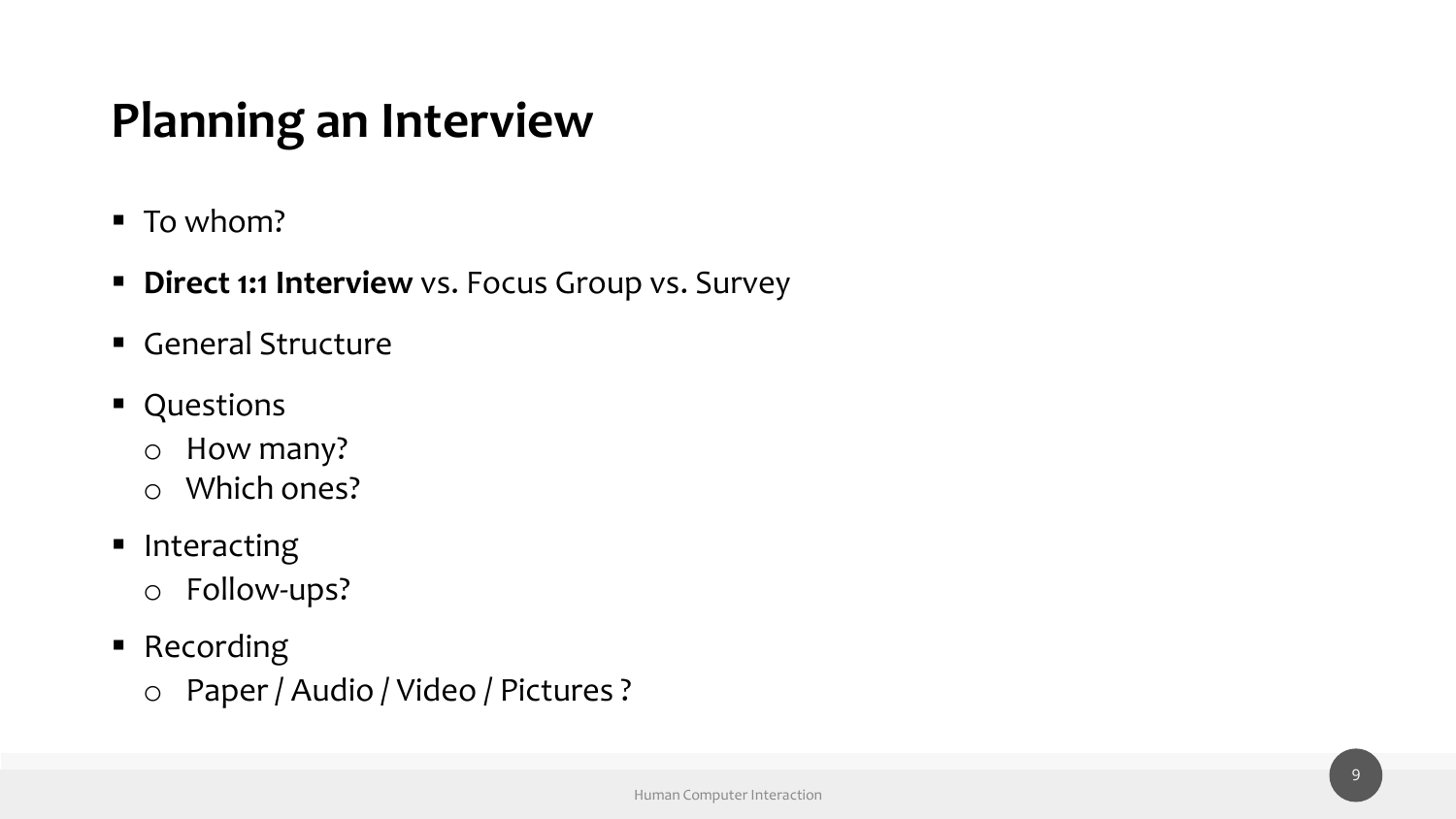### **Interview Structure**